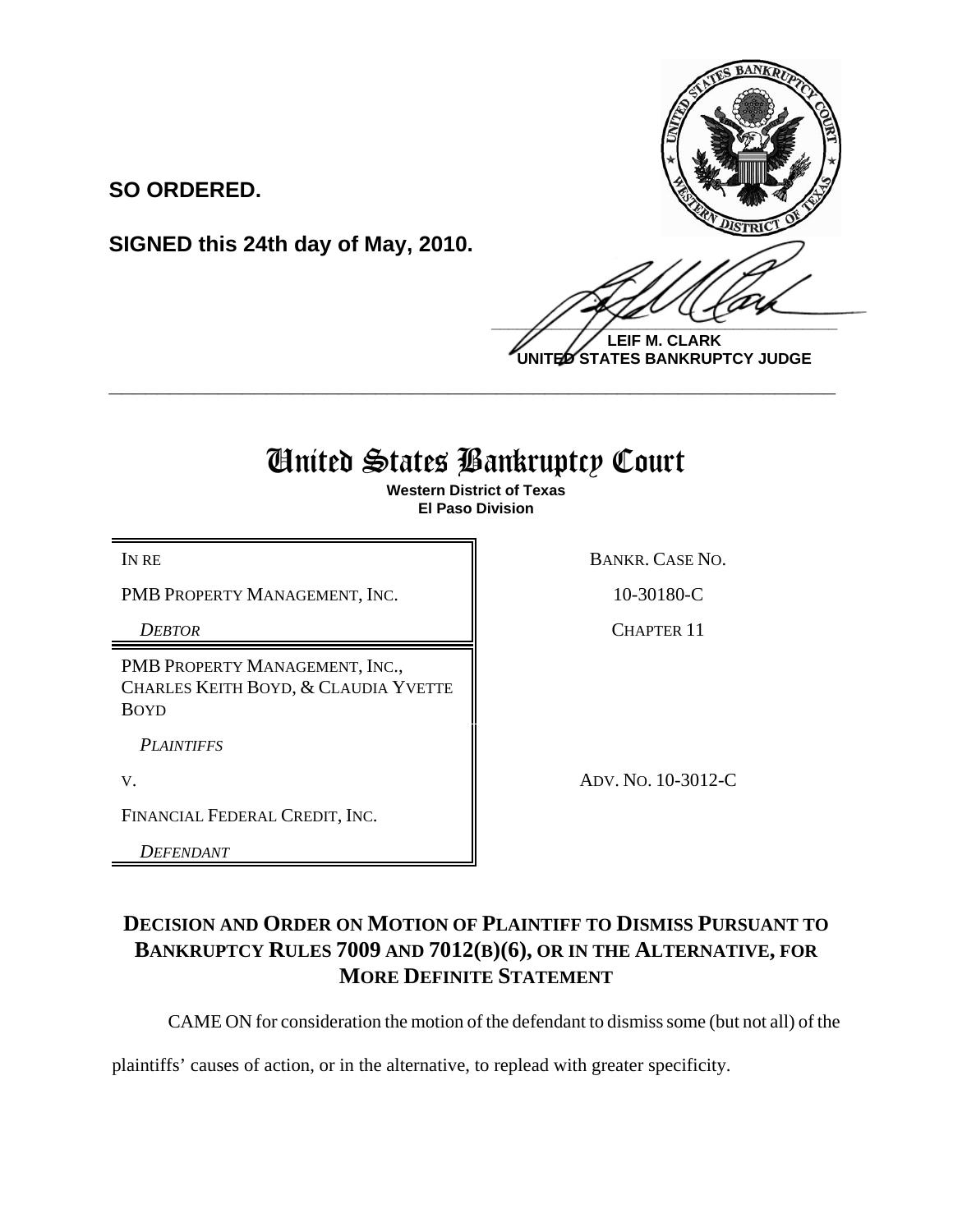#### **Background**

This adversary proceeding grows out of the failure of Boyd Logistics, Inc. (BLI), a trucking company in El Paso, Texas. BLI filed a chapter 11 petition in 2009, but the case was eventually converted to chapter 7. The collateral of various secured lenders was (to the extent it could be) returned. One of those lenders was Financial Federal Credit, Inc. (FFCI), the defendant in this adversary proceeding. The plaintiffs are guarantors of indebtedness of BLI to FFCI.

The gravamen of the plaintiffs' complaint is that the guaranties were fraudulently induced by FFCI, or alternatively, that the guaranties (and the pledge of collateral to secure those guaranties) on the part of PMB at least were constructively fraudulent, and thus avoidable under either section 548 of title 11, or under the Uniform Fraudulent Transfer Act (as adopted in Texas), by way of section 544(b). The complaint also asserts that the guarantors are not liable to FFCI because of the manner in which FFCI conducted its foreclosure on its collateral.

The defendant filed this motion to dismiss, focusing on the causes of action that, as described by FFCI, essentially sound in fraud – fraud, fraudulent inducement, and constructive fraud. The defendant says that the complaint fails to satisfy the requirements of Bankruptcy Rule 7009, which requires that actions for fraud be pleaded with specific factual averments regarding the "who, what, when, and where" of the alleged fraudulent conduct. The defendant then adds that a failure to plead with the specificity required by Rule 7009 is grounds for dismissal under Rule 7012 (adopting Rule 12 of the Federal Rules of Civil Procedure). Rule 12(b)(6) permits a court to dismiss a complaint for failure to state a claim for which relief can be granted. Defendant then dutifully cites to the Supreme Court's decision in *Twombly* for the proposition that "greater particularity [is] required for certain matters that present high risk of abusive litigation." Motion, at p. 2, citing *Atlantic Bell v. Twombly*, 550 U.S. 544, 560-570 & n. 14 (2007).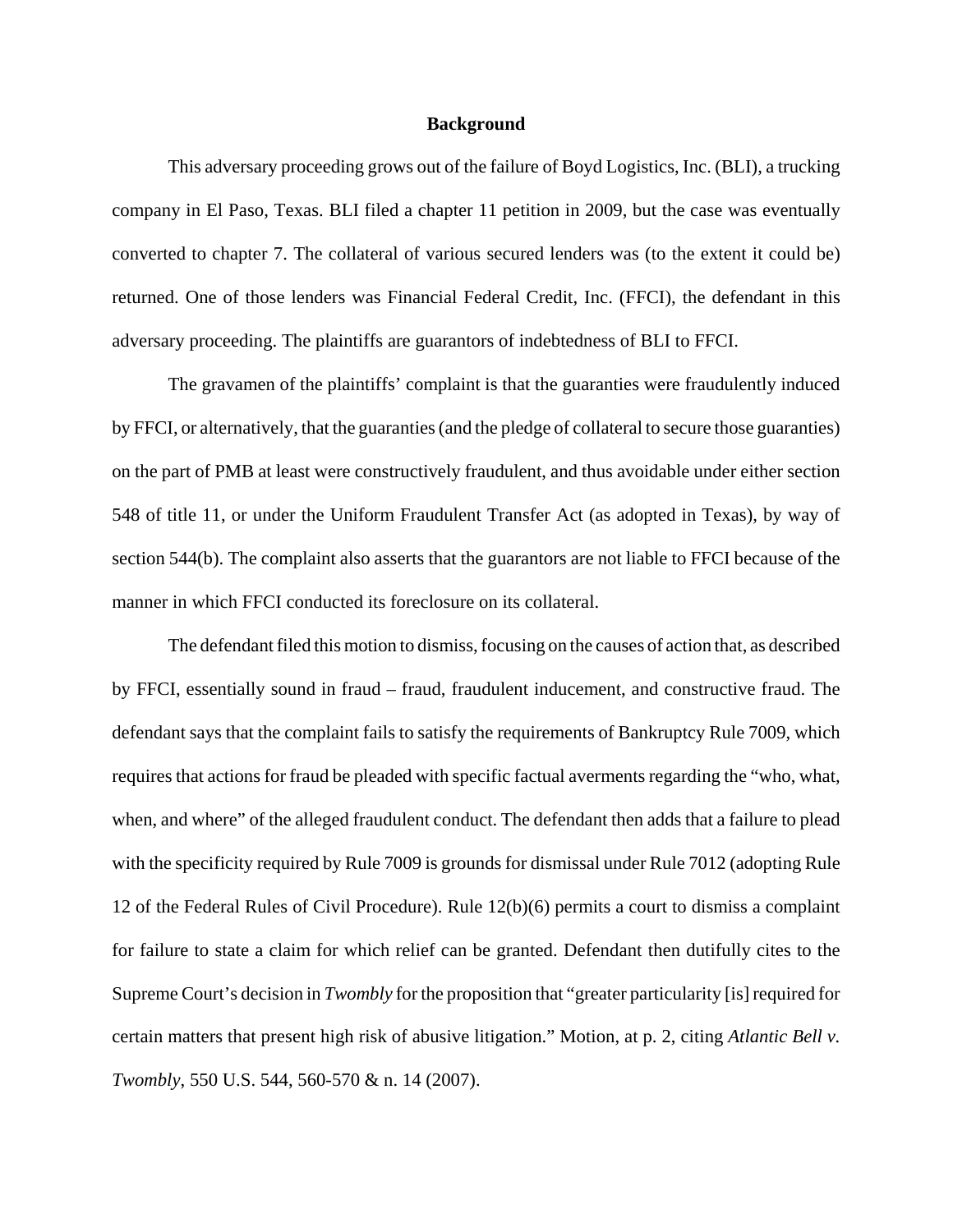### **Analysis**

A review of the complaint shows that plaintiffs have pled that there was an original guaranty of BLI obligations executed by Keith Boyd in 2003. No complaint is made as to that guaranty. The complaint then alleges that a new guaranty was obtained from this debtor, along with a deed of trust on real property to secure that guaranty, all as a substitute for BLI's having to maintain insurance on its vehicles. A similar guaranty was allegedly obtained on the same basis from Claudia Boyd. The complaint then later alleges that FFCI in fact had no intention of waiving the requirement to insure the vehicles, as evidenced by its subsequent insistence that BLI obtain insurance on the vehicles, as was FFCI company policy. In other words, the basis for the complaint's fraud allegation was FFCI's allegedly agreeing to waive its company policy in exchange for valuable guaranties when in fact it had no intention to waive that policy.

The complaint has only one reference to this alleged misrepresentation. The complaint, at paragraph 8, says that BLI offered the guaranties of both Claudia Boyd and PMB Property Management, Inc., along with a junior lien on PMB's real property "to secure the self-insured status of BLI's loans with FFCI. Then the complaint says "FFCI agreed to the deal." Later in the complaint, we are told that FFCI then "breached the agreement" and that "upon information and belief, FFCI never had any intention of releasing the additional collateral taken to secure the selfinsuring, as company policy, and FFCI deliberately omitted to tell PMB of this material fact, to PMB's detriment."

FFCI triumphantly proclaims that "fraud pleadings require stating the 'who, what, when and where' of the circumstances with respect to each an every defendant alleged to have committed fraud." Motion, at p. 4. The argument proves too much, however, because the fraud complained here is one of *omission*, not *commission*. The fraud alleged inheres in what the defendant *didn't* say.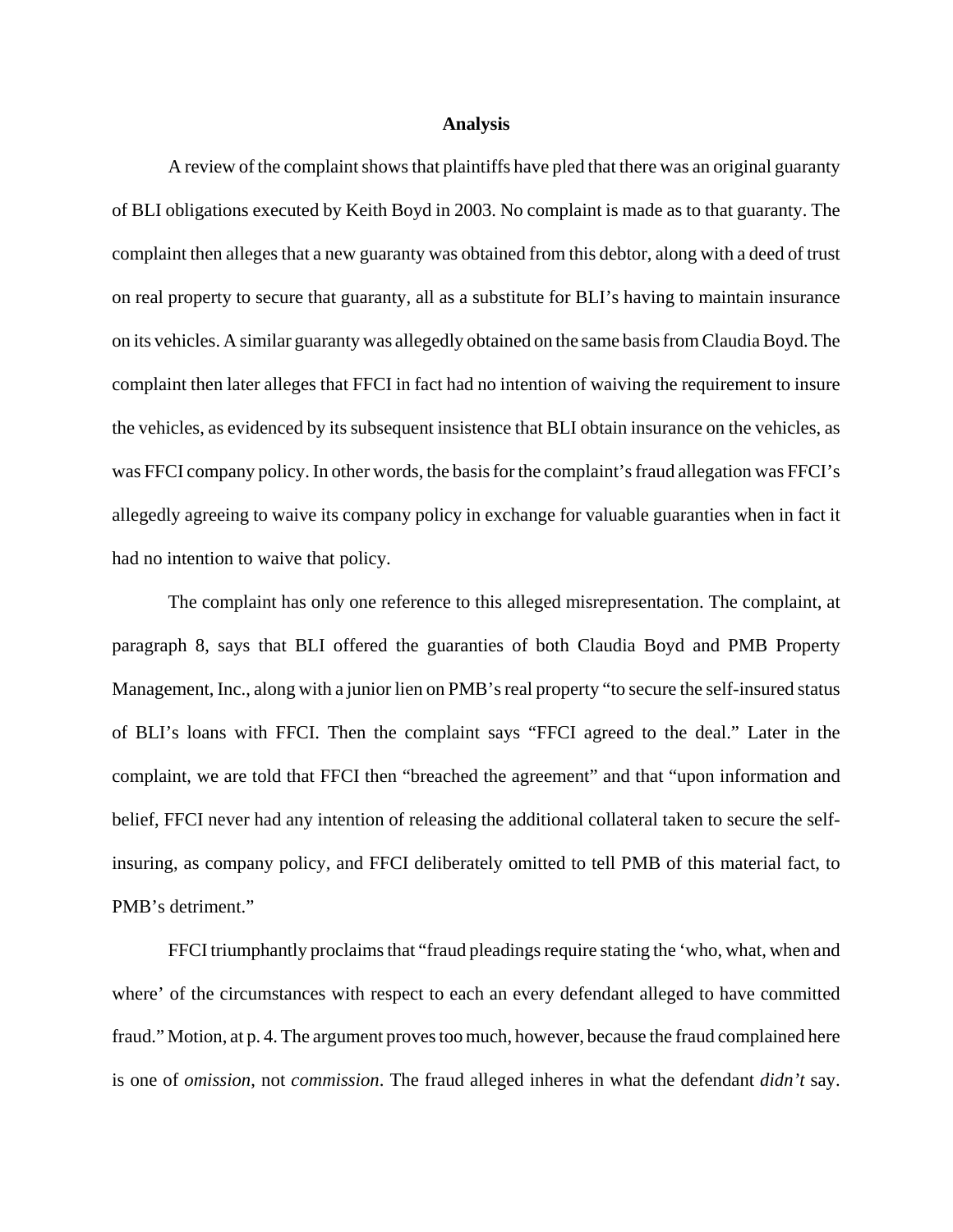There is no "who, what, when and where" for things that never happened. Here, the fraud alleged is the defendant's alleged *intention* not to be bound by the agreement it made at the time of the formation of the agreement. The Fifth Circuit has held that entering into an agreement with the positive intention not to perform that agreement, and failing to disclose that bad intent, is a species of fraud. *See In re Mercer*, 246 F.3d 391, 405 (5<sup>th</sup> Cir. 2001) (expressly holding that both positive concealment and mere silence, when one has a duty to speak, can constitute a fraudulent misrepresentation, and that failure to disclose an intent not to repay is a species of fraudulent misrepresentation). The court in *Mercer*, relying on the Restatement (2d) of Torts, at § 525 cmt c, said that "if ... the misrepresentation concerns intention to perform an agreement, that intention 'may be expressed but it is normally merely to be implied from the making of the agreement.' ... 'a promise necessarily carries with it the implied assertion of an intention to perform.'" *Id.*, at 407 (internal citations and emphases omitted). Here, the fraud alleged by plaintiff is FFCI's misrepresentation of an intent to perform, correctly implied by FFCI's making the agreement, when it in fact had no intention to perform. These facts are clearly pled.

FFCI would maintain that Rule 9 requires more, but after *Mercer*, it does not – at least not when the basis for the allegation of fraud is a lack of intent to perform. It will frankly be necessary for the plaintiff to develop the proof of a lack of intent to perform in the discovery process – it is frankly silly to insist that the plaintiff be able to state the facts that prove that FFCI had no intention of performing its promises, as a precondition to maintaining its suit. Indeed, in *Mercer*, it was the debtor's conduct *after the fact* that led the plaintiff in that case to believe that the defendant never had the intent to perform her promises (in that case, to repay a debt created by certain credit card use). The court pointed to other cases (in the credit card context) that had tried to identify various factors that might be indicative of a positive subjective intent not to perform, all of which are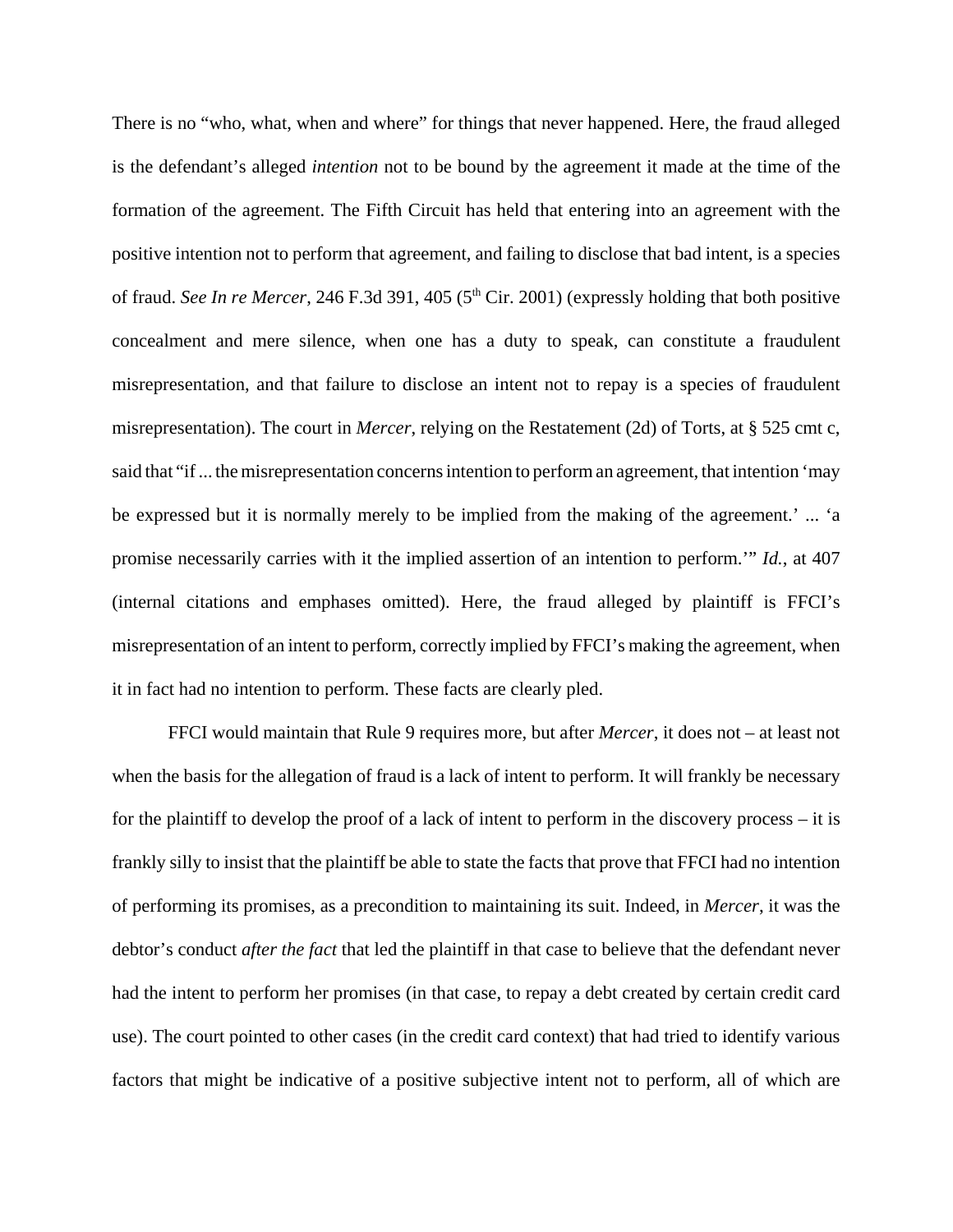essentially circumstantial. *See id.*, at 408, 409 (creditor may rely on circumstantial evidence to prove debtor's state of mind in order to prove fraudulent intent). The plaintiff pointed to the only circumstantial evidence that it had of FFCI's intent not to perform – its later insistence that insurance be placed, coupled with its refusal to release the deed of trust that it had obtained in conjunction with PMB's guaranty of BLI's debt. That the plaintiff does not have in hand *all* the relevant evidence that it might need to ultimately prove its case is simply because it has not yet completed discovery. And discovery is, after all, all about *discovering* evidence that the plaintiff might not currently have in hand.

We might well be able to enforce a rule that requires a plaintiff to have assembled all of its evidence before bringing suit, and then pleading that evidence with great particularity, on pain of dismissal. Such a rule would only be fair, however, if we also permitted prospective plaintiffs to conduct inquisitorial discovery of potential defendants *before* filing lawsuits. That is not the law, however. We do not permit such discovery. What is more, such a rule would give the greatest comfort to the sneakiest of fraudsters who were most adept at covering their tracks. That too (at least hopefully) is not the law. Surely, FFCI does not argue for such a rule here, not even under *Twombly*. To channel what the Court there said, a party is required to plead "enough fact to raise a reasonable expectation that discovery will reveal evidence of [subjective intent not to perform]." *Twombly*, at 556. "And, of course," added the Court, "a well-pleaded complaint may proceed even if it strikes a savvy judge that actual proof of those facts is improbable." *Id.* In the context of the very difficult pleading task set by a fraud complaint premised on a subjective intent not to perform, it strikes this court that the plaintiff has pleaded sufficient facts to avoid outright dismissal under Rule 12(b)(6).

Nonetheless, the plaintiffs should at the least plead the following facts in order to survive dismissal under Rule 9(b):